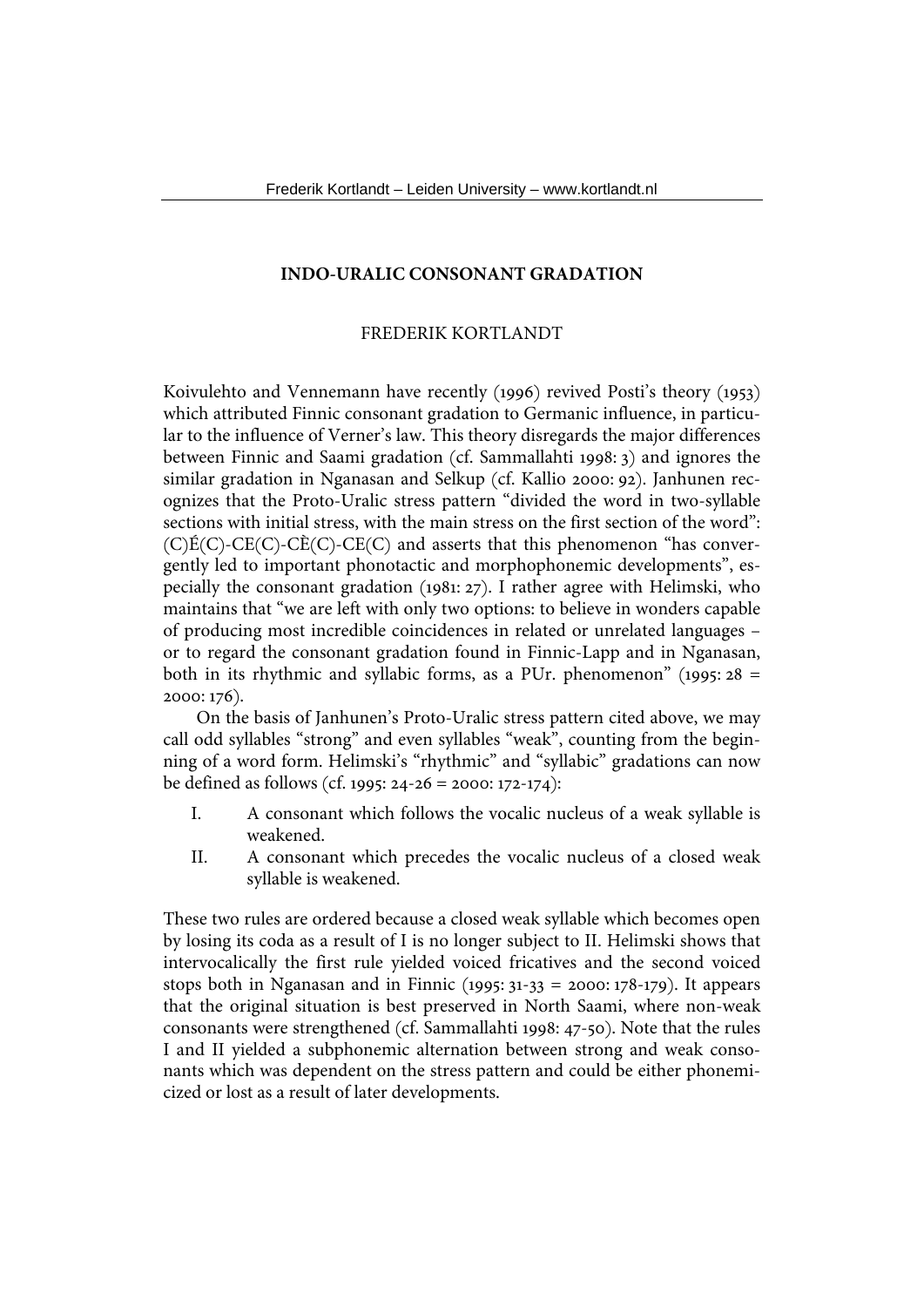#### 2 FREDERIK KORTLANDT

Elsewhere I have argued that the Indo-European verbal system can be understood in terms of its Indo-Uralic origins because the reconstructed Indo-European endings can be derived from combinations of Indo-Uralic morphemes by a series of well-motivated phonetic and analogic developments (2002). In the same vein I claim that the Proto-Uralic consonant gradation accounts for the peculiar correlations between Indo-European root structure and accentuation discovered by Lubotsky (1988). The facts to be explained are the following:

- (1) Proto-Indo-European had three series of stops, which are traditionally considered to be voiceless, voiced, and voiced aspirated. There is reason to assume that the plain voiced stops were actually preglottalized (cf. Kortlandt 1985) while the voiced aspirates may not have been aspirated. In order to avoid confusion I shall write \**T*, \**'D*, \**D'* for the three series and call them fortes, glottalics and aspirates, respectively.
- (2) Proto-Indo-European roots with two stops could not contain two glottalics, so that \*\**'DE(R)'D-* is an impossible root structure. Moreover, fortes and aspirates could not co-occur in the same root, so that \*\**TE(R)D'-* and \*\**D'E(R)T-* are also excluded. It follows that the distinction between fortes and aspirates was a prosodic feature of the root as a whole, which may be called "strong" if it contained \**T* and "weak" if it contained \**D'*.
- (3) Dybo has shown (1968) that Baltic and Slavic morphemes can be divided into two prosodic classes, viz. "strong" morphemes which attract the accent and "weak" morphemes which repel the accent, and that the stress falls on the first strong morpheme of a word form. If a word form contains weak morphemes only, it has initial stress unless it can be cliticized as a whole to the preceding word form (cf. Lubotsky 1988: 3). This rule was probably inherited from Proto-Indo-European. It raises the question if the "strong" and "weak" consonants and morphemes of Indo-European can be related to the "strong" and "weak" consonants and syllables of Proto-Uralic. I think that this is indeed the case.

Lubotsky divides the Indo-European roots into four categories, viz. roots without stops, roots with a single stop and no initial laryngeal, roots with a single stop and an initial laryngeal, and roots with two stops (1988: 14). It turns out that derivatives of roots without stops and derivatives of roots with an initial laryngeal and a stop which is contiguous to the syllabic nucleus are either barytones with full grade in the root or oxytones with zero grade in the root, which points to an ancient correlation between ablaut and accentuation. However, in the case of derivatives of roots with a stop which is contiguous to the syllabic nucleus but without an initial laryngeal, it becomes apparent that *o*-stems are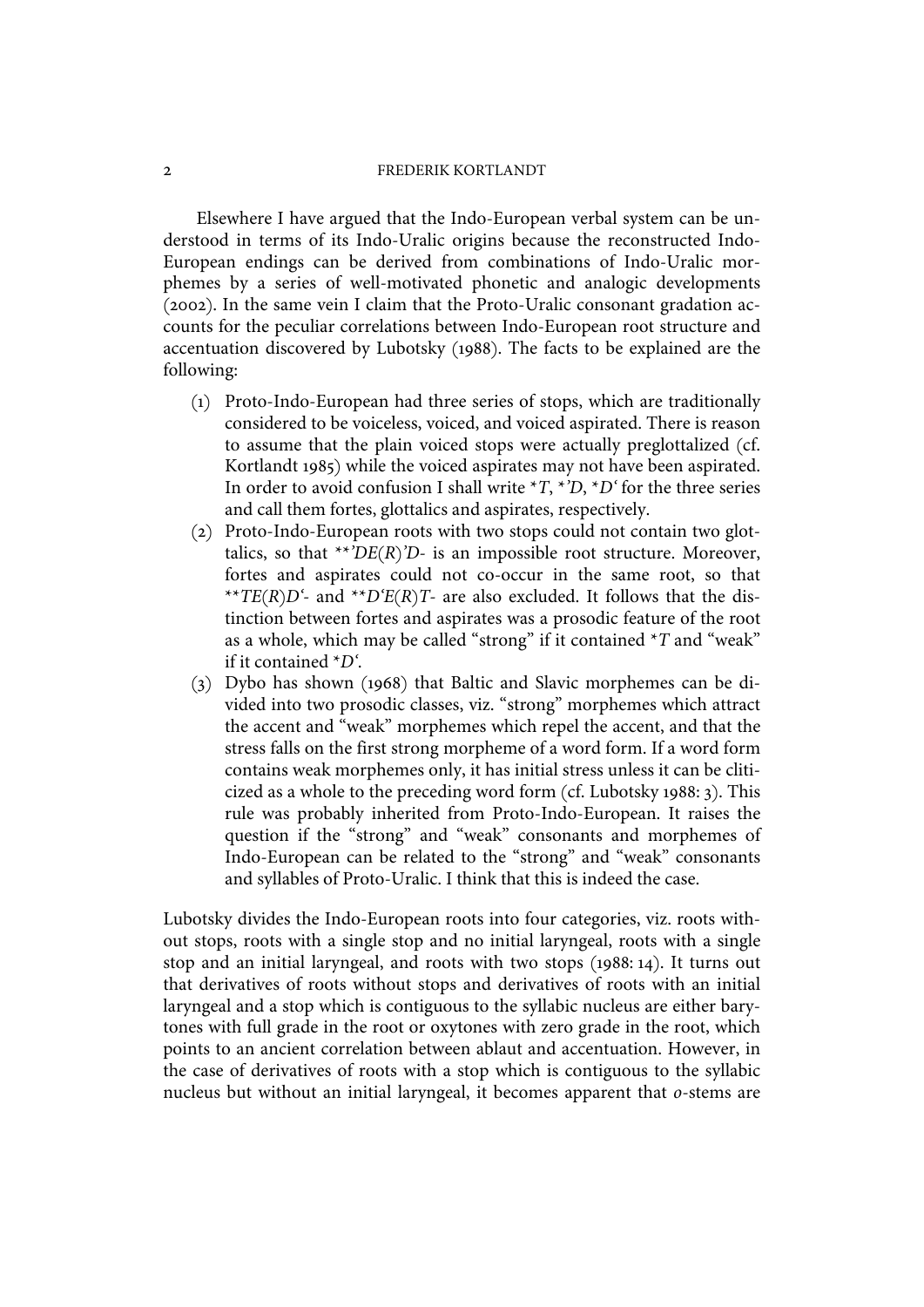barytone if the root contains \**T* and oxytone if the root contains \**'D* or \**D'* whereas *i*- and *u*-stems are oxytone if the root contains \**T* and barytone if the root contains \**'D* or \**D'*, regardless of the ablaut grade of the root (Lubotsky 1988: 169-170). This highly peculiar distribution requires an explanation.

Elsewhere I have proposed the following relative chronology for the Indo-European branch of Indo-Uralic on the basis of the internal evidence (2002: 221):

- A. Indo-European vowel reduction, giving rise to full grade \**e* under the stress and zero grade elsewhere;
- B. phonetic lowering of  $^*u$  (= syllabic  $^*w$ ) to  $^*o$ , giving rise to a full grade (= non-high) vowel in unstressed syllables;
- C. analogical introduction of a full grade vowel in unstressed syllables (e.g. in compounds), which automatically yielded new \**o*;
- D. introduction of  $*$ *o* in stressed syllables (e.g. by decompounding), resulting in a phonemic opposition between /e/ and /o/ under the stress;
- E. analogical introduction of full grade \**e* in unstressed syllables, generalizing the opposition between /e/ and /o/;
- F. rise of lengthened grade vowels  $*{\bar e}$  and  $*{\bar \sigma}$ , yielding the conventional Proto-Indo-European vowel system.

The remaining problems are the original place of the stress, the rise of new consonant clusters, and the distribution of the stops. These problems can be solved by the following rule, which must be inserted after I and II but before A-F and thereby separates Indo-European from the Indo-Uralic proto-language:

III. An open strong syllable becomes weak and loses its (primary or secondary) stress to the following syllable, which becomes strong if it is closed (but not if it is open).

As a result, rule A yields full grade \**e* under the stress, which falls on the first strong syllable of a word form, *shwa secundum* in unstressed closed syllables, and zero in unstressed open syllables. The loss of initial and medial open syllables gave rise to new consonant clusters while full vowels in open syllables could only be preserved word-finally.

The expected distribution of fortes and aspirates can now be specified as follows. The two types of Uralic weak stops (before and after the vocalic nucleus of a weak syllable) apparently merged into the Indo-European aspirates while the Uralic strong stops (before the vocalic nucleus of an open syllable) became the Indo-European fortes. Initial stops adopted the same pattern, which resulted in a consonant alternation in roots with fortes before zero grade suffixes and aspirates before full grade suffixes, e.g. \**tekm*, \**d'g'em-* 'earth'. After the analogi-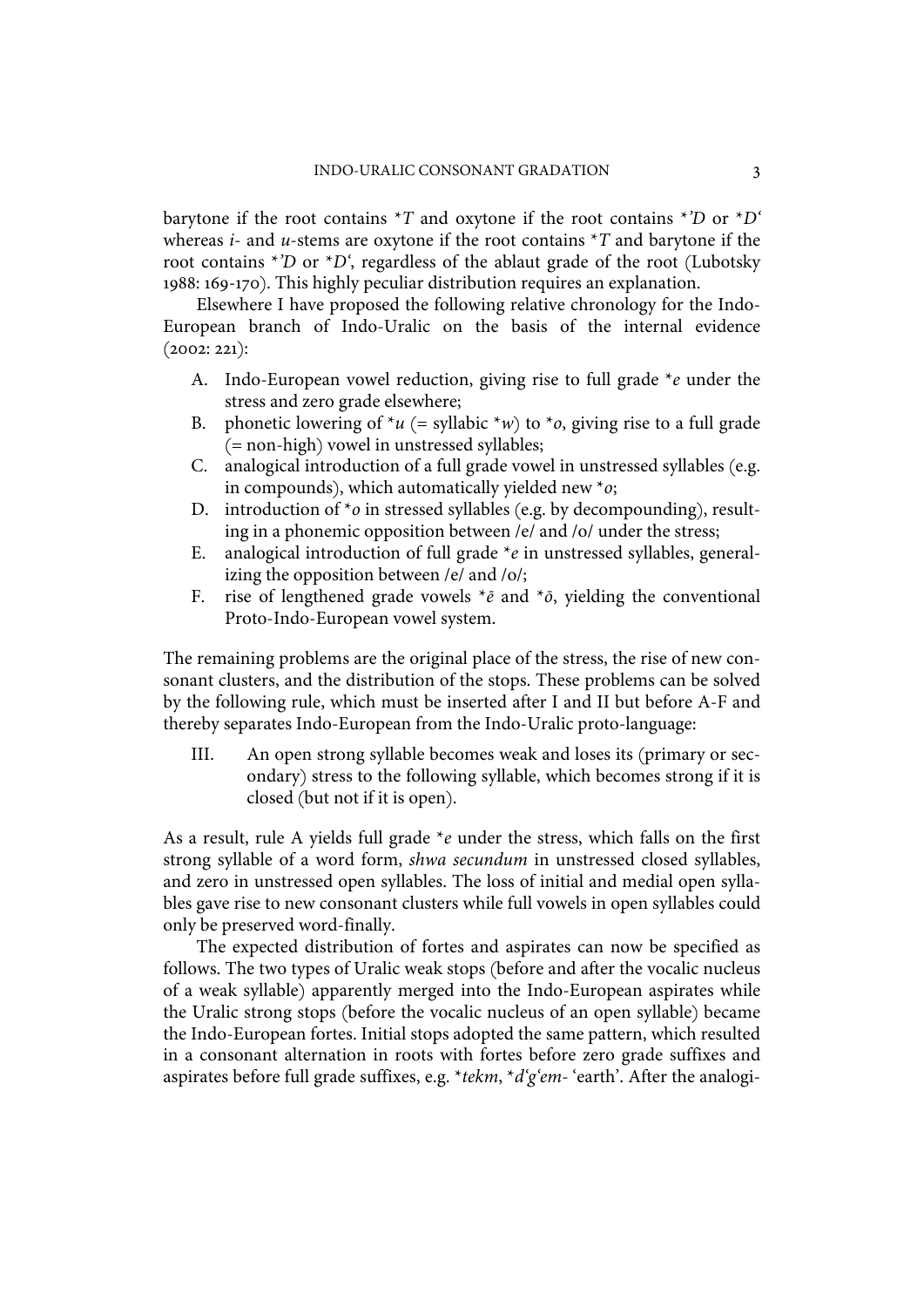#### 4 FREDERIK KORTLANDT

cal introduction of \**o* in unstressed syllables at stage C, we obtain paradigms like the following (cf. Beekes 1995: 178):

| nom.  | <i>*g'eiom 'winter'</i> | <i>*nepot</i> 'grandson' |
|-------|-------------------------|--------------------------|
| acc.  | $*_g$ 'iem $(m)$        | $*_{\text{nepot}(m)}$    |
| loc.  | $*_q$ 'iem $(i)$        | $*_{\text{nepot}(i)}$    |
| abl.  | $*_g$ 'imes             | $*$ neptos               |
| inst. | $*_g$ 'imet             | $*$ neptot               |

In the nominative \**g'eiom*, which replaced \**keim*, the full grade suffix was apparently introduced from the oblique form at this stage, while nom. \**nepot* and obl. \**nepot-* may represent an earlier paradigm \**nept*, \**nb'ed'-*, with generalization of fixed stress on the initial syllable. These examples show how fortes and aspirates could become associated with fixed and mobile stress patterns, respectively.

As a result of developments in the verbal system, the nominative had now been replaced by the ablative of animate nouns and the instrumental of inanimate nouns occupying the subject position of transitive verbs, so as to yield an ergative system (cf. Kortlandt 2002, with references). After the analogical introduction of stressed \**o* at stage D, the ergative in \*-*os*, with generalized *o*-grade replacing *e*-grade in paradigms with mobile stress, developed its own paradigm, which resulted in the thematic flexion (cf. Beekes 1985: 191-195). This paradigm had zero grade vocalism in the root. Since fortes and aspirates were now associated with barytone and oxytone stress, respectively, we find a discrepancy between the ablaut grade (which was determined by the derivation) and the accentuation (which was determined by the root structure). The Indo-European proto-language developed an opposition between agent nouns with final stress (reflecting the original ergative) and action nouns with radical stress (representing earlier root nouns), both with *o*-grade in the root. We can assume that this development started before unstressed \**e*-grade was introduced at stage E. In the historical material, the ablaut grade is evenly distributed over barytones and oxytones while the accentuation is still closely linked to the consonantal root structure. Counting the certain examples of *o*-stem derivatives with a single contiguous stop and no initial laryngeal in Greek, we find 4 instances of *e*-grade in the root, all of them oxytones with \**'D* or \**D'* and therefore clearly secondary, 11 instances with *o*-grade, 10 instances with zero grade, and 3 oxytones with an *a*-diphthong in the root (cf. Lubotsky 1988: 138). Thus, we clearly have to assume original zero grade in this formation, regardless of the root structure.

The situation with the *i*- and *u*-stems was different because the oblique form of the suffix \*-*ey*, \*-*ew* was evidently strong at the outset, so that the analogical introduction of unstressed \**o* at stage C yielded paradigms like the following: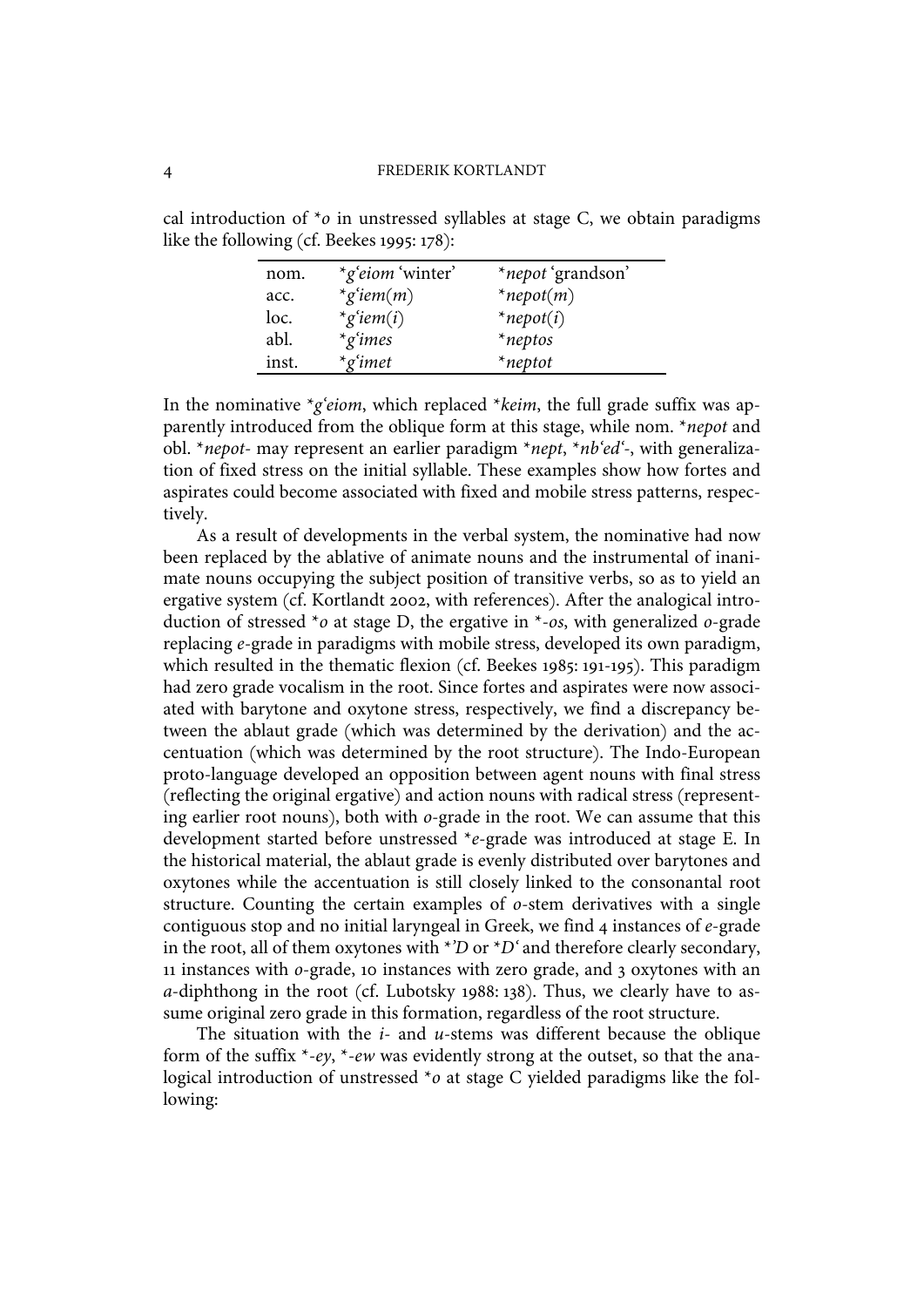| nom.  | $*$ <i>b'esg'u</i> 'arm' | <i>*tensu</i> 'thin' |
|-------|--------------------------|----------------------|
| acc.  | $*$ b'sg'eu(m)           | $*tenYou(m)$         |
| loc.  | $*$ b'sg'ew(i)           | $*tenrow(i)$         |
| abl.  | $*$ b'sg'eus             | $*$ ten $s$ ous      |
| inst. | *b'sg'eut                | $*$ ten $6$ ut       |

These paradigms may have replaced earlier \**peʕku*, \**b'ʕg'ew*- and \**tenʕu*, \**d'nʕew*-, respectively. The differentiation between an ergative in \*-*s* and an ablative in \*-*os* in paradigms with fixed stress after stage C now gave rise to a new ablative \**tenʕuos* beside the ergative \**tenʕous* whereas paradigms with mobile stress created a new ergative in \*-*is*, \*-*us* beside the ablative in \*-*eis*, \*-*eus*, later also a new accusative in \*-*im*, \*-*um*. After stage D, accentual mobility with radical ablaut could be restored in paradigms with fortes in the root, yielding stressed  $*$ -*oi*-,  $*$ -*ou*- in the accusative and the ergative and zero grade  $*$ -*i*-, \*-*u*- before the stressed ending of the ablative \*-*os* (cf. Beekes 1995: 181). There was no differentiation between ergative and ablative (nor between nominative and accusative) in the neuter gender, where the instrumental was used instead of the ergative with transitive verbs.

We have now arrived at the paradoxical stage where original paradigms with fixed stress have developed full accentual mobility through the creation of a new ablative in \*-*os* beside the ergative in \*-*s* after a full grade suffix while original paradigms with mobile stress tend to become barytones through the creation of a new ergative in \*-*s* and an analogical accusative in \*-*m* on the basis of the root-stressed nominative beside the original ablative in \*-*s* after a stressed suffix. This explains Lubotsky's remarkable discovery that *i*- and *u*-stems are oxytone if the root contains \**T* and barytone if the root contains \**'D* or \**D'*. It is an indirect consequence of the Indo-Uralic consonant gradation. Lubotsky states that 12 of the 14  $i$ - and  $u$ -stems with  $*T$  in the root have radical zero grade in Sanskrit (1988: 174). In fact, all 26 certain examples of *i*- and *u*-stem derivatives of triconsonantal roots with a single contiguous stop and no initial laryngeal in Sanskrit have radical zero grade except 2× *harṣ*- beside *hṛṣ*- 'rejoice' (cf. Lubotsky 1988: 55). The 16 instances with biconsonantal roots also have zero grade except 2× *tan*- 'spread' and *carú*-, *hári*-, *hánu*-, *jásu*-, *sáhyu*-, *mádhu*-, *váhni*-, and *yájyu*- beside *ísti*- 'sacrifice'. All of these formations would be morphologically awkward if they had radical zero grade, so that we can safely assume analogical restoration of full grade in the root in these instances. There was no such reason to introduce an analogical full grade of the root in *bhṛtí*-, *dṛ́ti*-, *ghṛ́ṇi*-, *jíti*-, *gáti*- or derivatives of triconsonantal roots. It follows that all of these *i*- and *u-*stem derivatives may have had original zero grade in the root, regardless of the root structure, as was the case with the *o*-stem derivatives. This supports the view expressed above that the case forms in \*-*is*, \*-*us*, \*-*im*, \*-*um*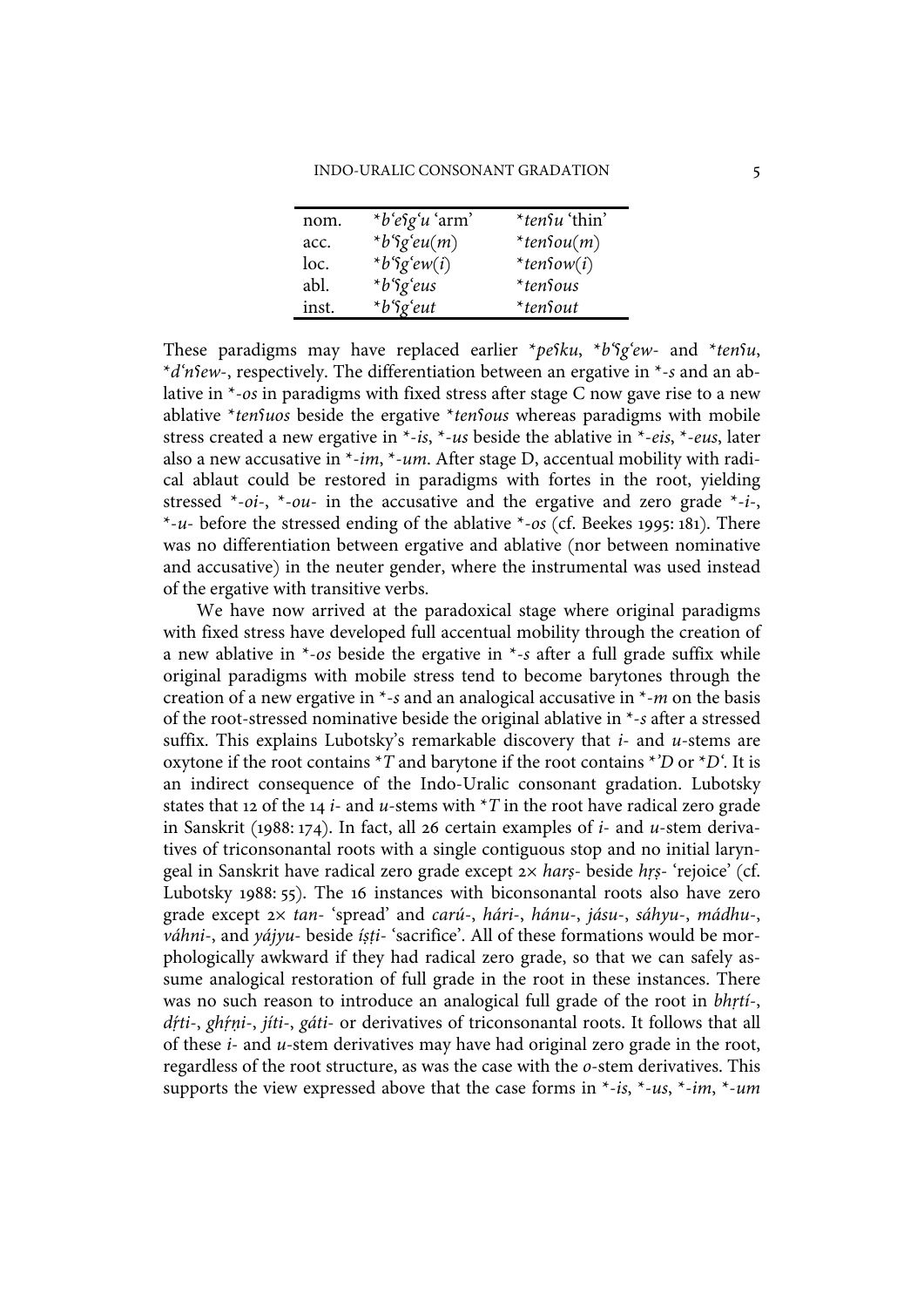### 6 FREDERIK KORTLANDT

replaced earlier ergatives and accusatives with full grade suffixes on the analogy of an earlier root-stressed nominative.

Thus far I have left the rise of the glottalic consonants out of consideration because this problem requires a separate treatment. I suspect that the root-final glottalics reflect original consonant stems (cf. in this connection Helimski 1995: 31 = 2000: 178). This is in accordance with the word-final neutralization of the Indo-European stops into glottalics, e.g. Latin *quod*, Old High German *hwaz* 'what', and would explain the virtual absence of the glottalics in Indo-European word formation. For the root-initial glottalics I think of prefixes which may have left a trace in the glottalization (cf. in this connection Rousseau 1990). The matter cannot be pursued here.

The theory of Indo-Uralic consonant gradation proposed here offers an explanation for several other sets of data which remain to be explored. An obvious example is the alternation between fortes and aspirates in Indo-European word formation, e.g. \*-*tro*-, \*-*tlo*- beside \*-*d'ro*-, \*-*d'lo*-. A less obvious example is the alternation between the suffixes -*ok*- and -*k*- in Russian *vysókij* 'high', *širókij* 'broad', *glubókij* 'deep', *dalëkij* 'distant' and *nízkij* 'low', *úzkij* 'narrow', *mélkij* 'shallow', *blízkij* 'near', which are accentually strong and weak, respectively (cf. Dybo 1968: 155-158 on the latter). The difference between original  $*$ - $o(k)$ - and  $*$ - $u(k)$ - can be derived from an Indo-Uralic alternation between anteconsonantal (IE strong)  $*$ -*w*- which was syllabified to  $*$ -*u*- at stage A and lowered to \*-*o*- at stage B and antevocalic (IE weak) \*-*w*- which remained consonantal at stage A and was syllabified to  $*$ - $u$ - at a later stage. The semantic differentiation is secondary, as is clear from Lithuanian *platùs* 'broad', *gilùs* 'deep' versus *siaũras* 'narrow', *žẽmas* 'low'. The corresponding front vowel suffix \*-*ik*- (Russian -*c*-) is strong in Slavic (cf. Dybo 1968: 174-181), evidently because \*-*i*- was not lowered to \*-*e*- at stage B and the strong variant was generalized. The suffixes \*-*in*- and \*-*isk*- were weak in Baltic and Slavic (ibidem: 152-155 and 214- 216).

## **REFERENCES**

|                     | REFERENCES                                                                                                                                             |
|---------------------|--------------------------------------------------------------------------------------------------------------------------------------------------------|
| Beekes, Robert S.P. |                                                                                                                                                        |
| 1985                | The origins of the Indo-European nominal inflection. Innsbruck: Institut für<br>Sprachwissenschaft.                                                    |
| 1995                | Comparative Indo-European linguistics: An introduction. Amsterdam-<br>Philadelphia: Benjamins.                                                         |
| Dybo, Vladimir A.   |                                                                                                                                                        |
| 1968                | Akcentologija i slovoobrazovanie v slavjanskom. Slavjanskoe jazykoznanie:<br>Doklady sovetskoj delegacii na VI meždunarodnom s"ezde slavistov. Mosvka: |

Nauka. 148-224.